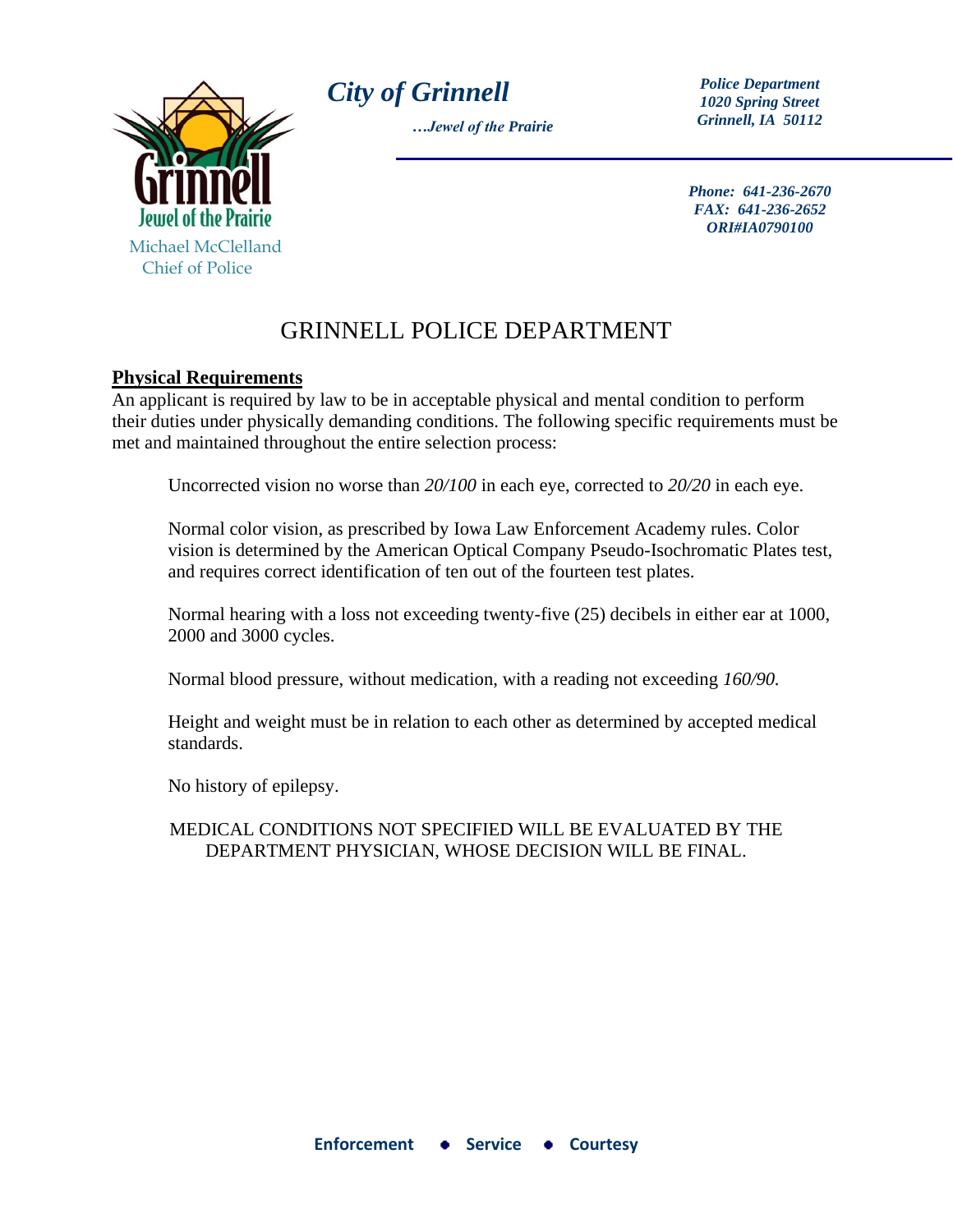*City of Grinnell Police Department*



*…Jewel of the Prairie*

*1020 Spring Street Grinnell, IA 50112*

*Phone: 641-236-2670 FAX: 641-236-2652 ORI#IA0790100*

## **PHYSICAL FITNESS**

| <b>Minimal Physical Fitness Performance Requirements Chart</b> |              |             |             |             |               |
|----------------------------------------------------------------|--------------|-------------|-------------|-------------|---------------|
| <b>Males</b>                                                   | Age          |             |             |             |               |
| <b>Test</b>                                                    | $20-$<br>29  | $30-$<br>39 | $40-$<br>49 | $50-$<br>59 | $60 +$        |
| 1 Minute Sit-up                                                | 38           | 35          | 29          | 24          | 19            |
| 1 Minute Push-up                                               | 29           | 24          | 18          | 13          | 10            |
| 1.5 Mile Run                                                   | 12:51        | 13:36       | 14:29       |             | $15:26$ 16:43 |
| <b>Females</b>                                                 | Age          |             |             |             |               |
| <b>Test</b>                                                    | $20 -$<br>29 | $30-$<br>39 | $40-$<br>49 | $50-$<br>59 | $60 +$        |
| 1 Minute Sit-up                                                | 32           | 25          | 20          | 14          | 6             |
| 1 Minute Push-up                                               | 15           | 11          | 9           | $*12$       | $*5$          |
| 1.5 Mile Run                                                   | 15:26        | 15:57       | 16:58       | 17:54       | 18:44         |

\* Females in excess of 49 years of age may do pushups on their knees. Normative data for these age groups have not been established.

#### **DRIVING RECORD**

A good driving record is required of an applicant. It is indicative of the applicant's respect for traffic laws and other characteristics such as good judgment, physical and mental coordination, and respect for others:

- A. An applicant will not be considered for employment if he or she has been convicted of the following:
	- Alcohol/drug related driving offenses (including deferred judgment and deferred sentence).
	- Failure to stop and render aid.
	- Perjury or making false statements during driver licensing procedures from any state.
- B. An applicant will not be considered for employment at this time if:
	- Driving privileges have been suspended, cancelled or revoked in the three (3) years prior to the application deadline date.
	- Convicted of three  $(3)$  moving violations in the three  $(3)$  years prior to the application deadline date.

#### **OTHER CONDUCT NOT SPECIFIED BUT WILL BE EVALUATED**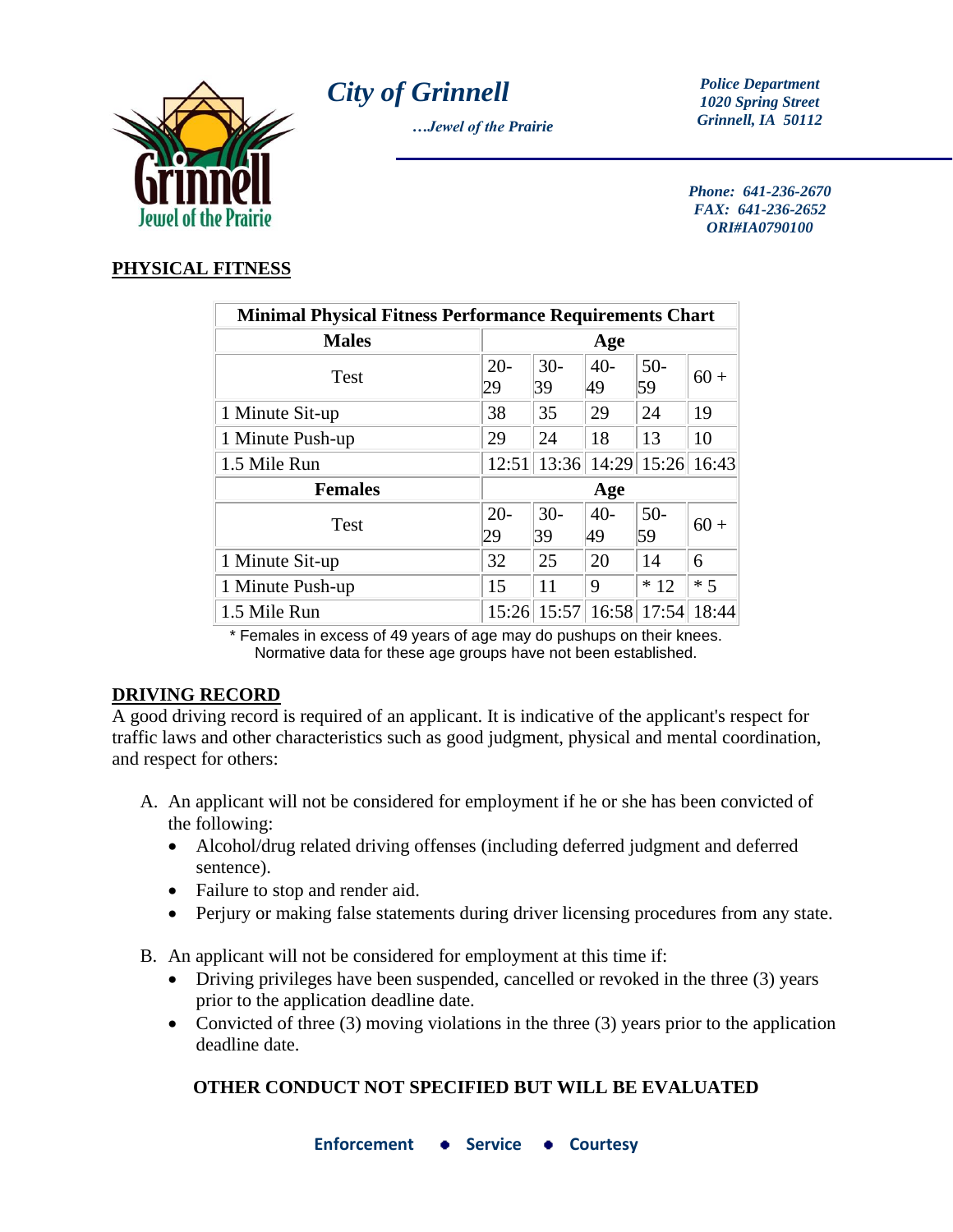

*City of Grinnell Police Department*

*…Jewel of the Prairie*

*1020 Spring Street Grinnell, IA 50112*

*Phone: 641-236-2670 FAX: 641-236-2652 ORI#IA0790100*

## **GOOD MORAL CHARACTER**

An applicant must be of good moral character, which means that they can be trusted and are considered by those who know them to be a person of good reputation and good standing in the community. When conduct is of a nature that, if known, would tend to discredit the applicant as a police officer, the applicant will not be employed.

Good moral character will be determined by a thorough background investigation, which includes: polygraph examination; fingerprint search conducted of local, state and national fingerprint files; personal interviews of references, current and former employers and supervisors, neighbors and associates. Applicants will not be considered for employment if they have a confirmed history of previously hidden conduct involving moral turpitude, been convicted of a crime of moral turpitude or convicted of a felony. Moral turpitude is defined as an act of baseness, vileness, or depravity in the private and social duties which a person owes to another person, or to society in general, contrary to the accepted and customary rule of right and duty between people. It is conduct which is contrary to justice, honesty or good morals. The following nonexclusive list of acts has been held by courts to involve moral turpitude: Income tax evasion, perjury or its subordination, theft, indecent exposure, sex crimes, conspiracy to commit a crime, defrauding the government, and illegal drug sales. Various factors, however, may cause an offense or act, which is generally not regarded as constituting moral turpitude, to be regarded as such. For example, a record of a number of convictions for simple assault would involve moral turpitude, whereas a singular act would not.

The character of a person is determined by past behavior. Many factors are relevant in this assessment. The Grinnell Police Department seeks applicants whose histories show good judgment, maturity, a sense of responsibility, and the respect of others. Several factors will be considered:

- 1. Conviction or commission of a felony, aggravated misdemeanor, or serious misdemeanor as defined by Iowa Law (excluding traffic violation) will disqualify an applicant. Conviction or commission of any other public offense will be evaluated.
- 2. A consistent pattern of unexplained failures to meet debt obligations will be evaluated.